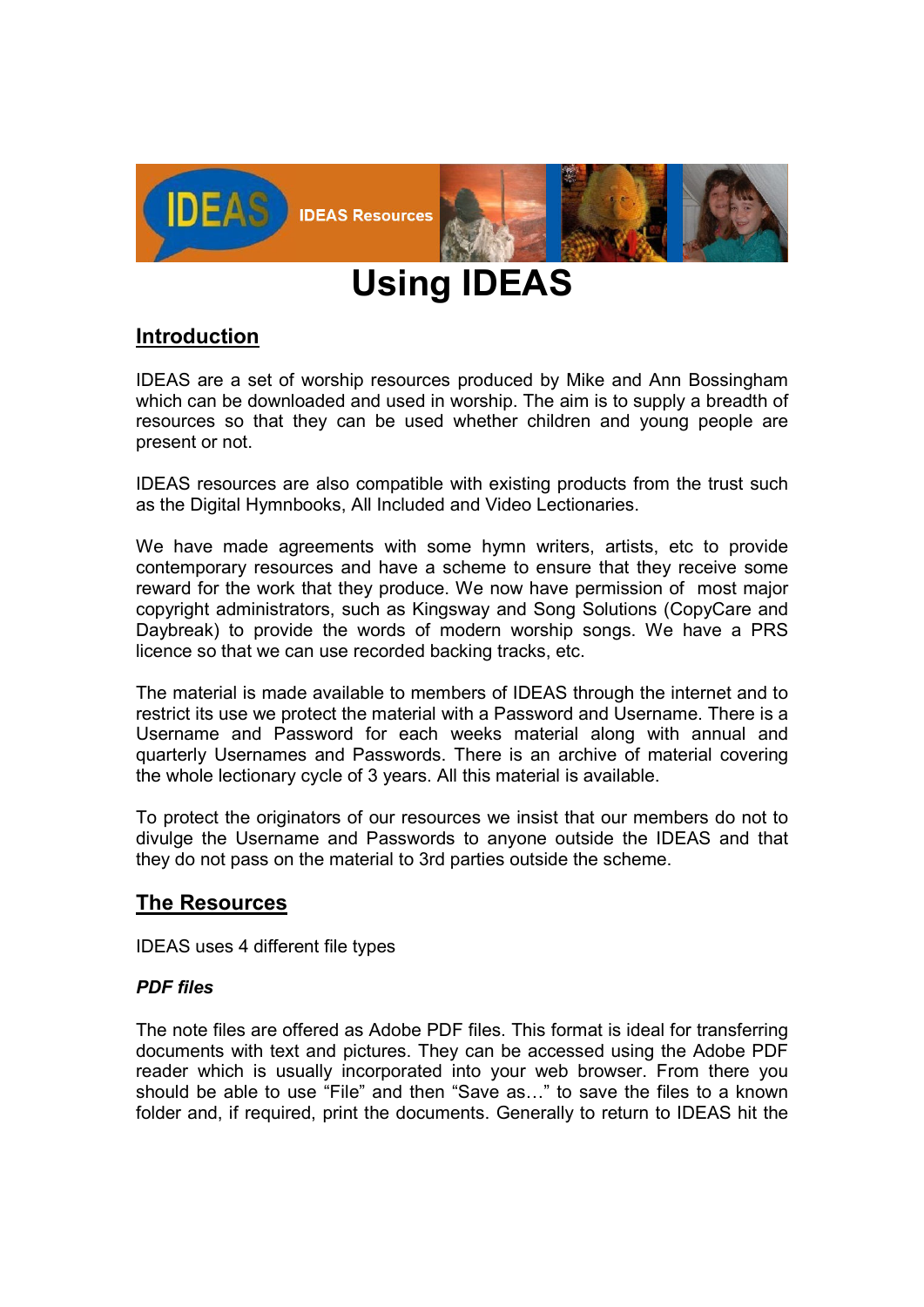"Back" button in your web browser. The PDF reader can be downloaded free of charge at

**http://www.adobe.com/products/reader/** 

## *PowerPoint files*

Projection files are offered in PowerPoint 97-2003 format. This means that they can be used by all current versions of PowerPoint. They can also be read by Impress which is part of Open Office and used by most of the hymn projection systems such as Easy Worship, Song-Pro or Zionworx – although these will need PowerPoint available on your system to display PowerPoint files. When using PowerPoint our files can be quickly and easily inserted into your own presentations (see below). You are welcome to change the files to meet local needs.

## *Main video files*

The main video files are in MPEG1 format. This is a common format which gives good quality with a reasonable compression and can be viewed in most Media Players. MPEG1 files can also be inserted directly into PowerPoint and become part of your presentation – however, if you a moving the presentation to another computer you must transfer both the PowerPoint file and the video file and this works best if they are held in the same folder. If you need to edit the video you should find that most video editors will accept this format, including MovieMaker which is supplied with Windows.

#### *Sample video files*

The sample video files are in WMV format. We use this format because it offers a reasonable quality image yet with a very high compression. This means that when using it with the Windows Media Player the sample videos start almost immediately. These are not designed for use in worship.

# **IDEAS and other resources**

The trust also produces a range of other resources and our aim is to provide resources that are compatible with these.

# *All Included*

Is a set of 16 all age communion liturgies with PowerPoint files and 3 different style booklets in PDF format. It is our aim that the IDEAS resources will match the style and format giving our subscribers the ability to mix and match the resources.

# *The Digital Hymnbook*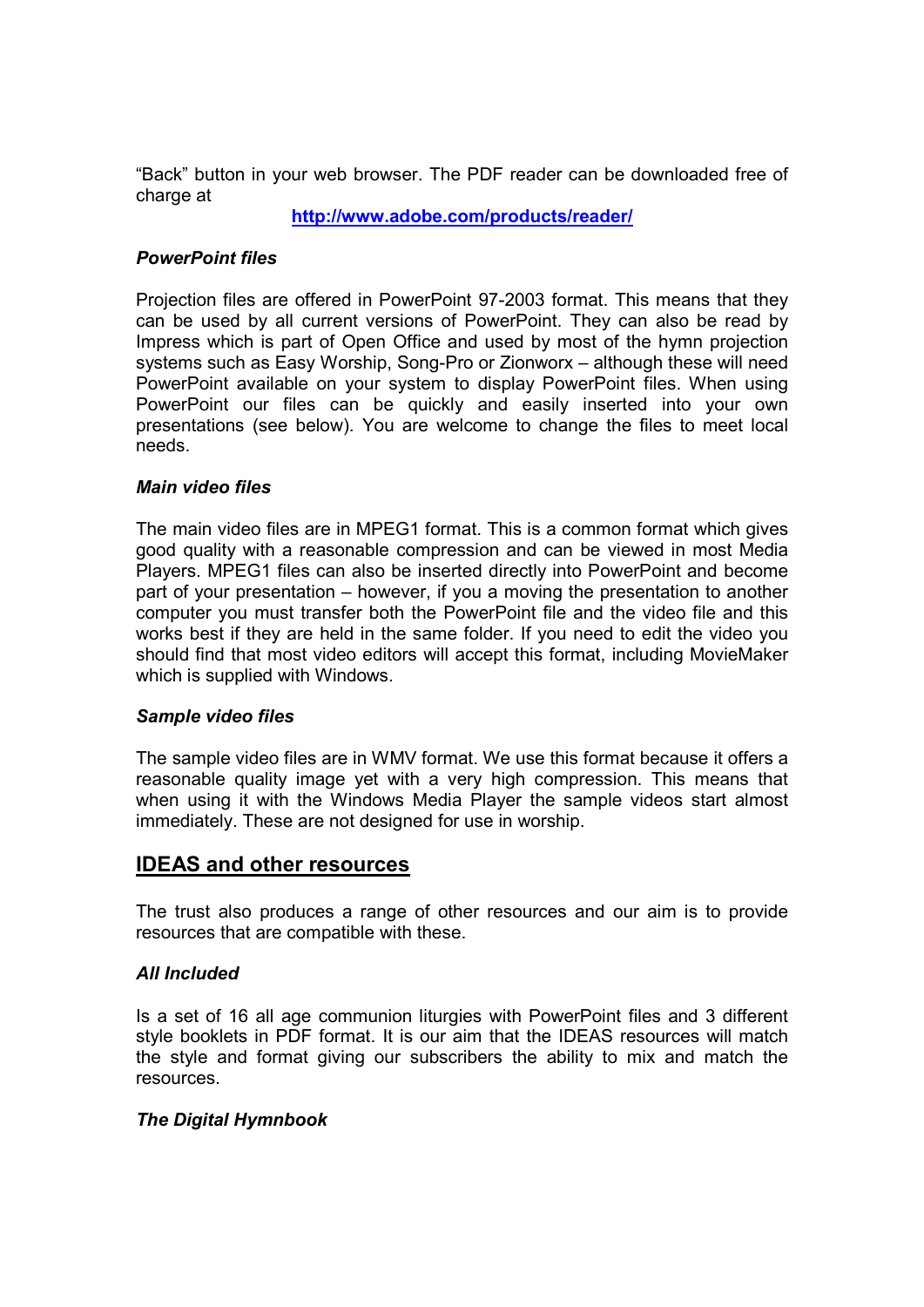There are over 2,000 hymns and worship songs in PowerPoint format covering a range of hymnbooks.

## *The Lectionary Videos*

These are video a reading a week for the entire 3 year lectionary. They are read from the NRSV version of the bible and are fully compatible with IDEAS. These are now being offered as part of the main IDEAS package.

## *Language*

Language causes us a real problem. We believe where possible inclusive language should be used, but we also believe that the words on the screen should match the books that are being used in the church. This is vital for those who have some sight impairments. For this reason we produce the readings in NIV format. Our own research shows that around 60% of churches use this version for their pew bibles, with about 35% using the Good News version. Currently less than 3% of churches are using inclusive versions of the biblical text.

The same situation applies to the words of hymns. We provide words to match the main hymnbooks in use in churches. This again is to benefit those with some kind of sight impairment. If you wish to use inclusive versions of the hymns then we would recommend using the hymns from "Rejoice and Sing" or "Singing the Faith" as generally these seem to be inclusive. However you should remember to print out paper versions of these for those who cannot see the screen. This can be done easily by copying the whole hymn from the "Outline" tab on the left hand side of the PowerPoint window and then pasting it into you favourite Word Processor. You should then be able to remove any repetitions of choruses and versions.

# **Downloading**

Usually when you click on a link to download IDEAS material you will be taken to a download page that will give you some information. We have to do this in order to count the number of downloads which is a condition of our PRS licence. This page should automatically start the download of whatever you have selected. When the download is complete it should load the appropriate program for whatever you have chosen. Your file should then be loaded into that program and displayed.

Once it is displayed then you should use "File" and "Save as ..." to save your file in the folder of your choice. Please be sure that you know and remember where you are saving the files so that you can find them later.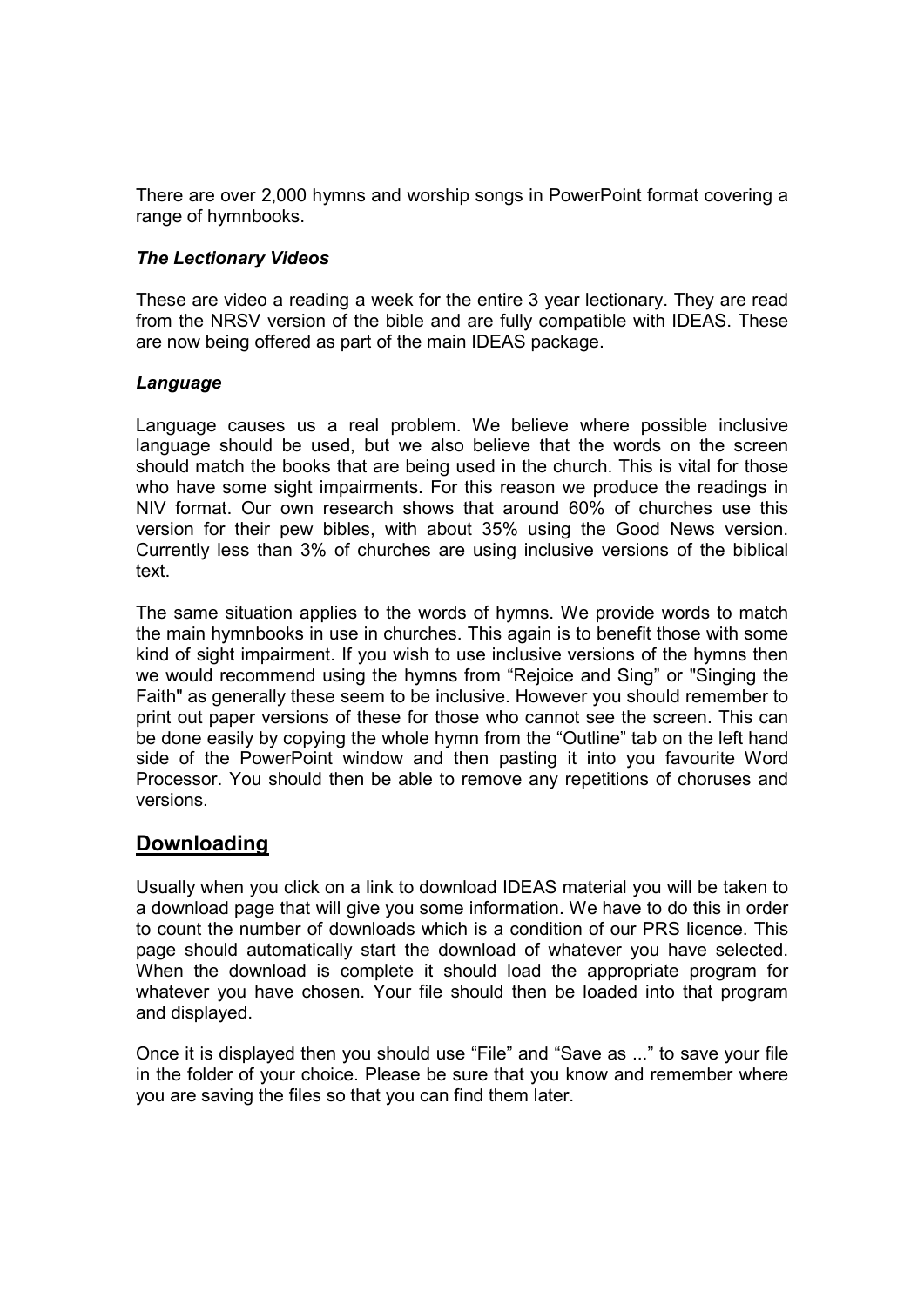If you are sure that the download hasn't started or for some reason did not complete, then click with the RIGHT mouse button where it says "Right Mouse Button on here", and then select "Save Target as ..." or "Save Link as ..." to download the file. This will allow you direct the file to the folder of your choice.

Please note that the video files are large files and will probably take quite a few minutes to download. The most common problem we come across is that users do not wait long enough for the files to download before they give up.

There are many different operating systems and media players which in combination mean that there are a host of different set-ups – and they all work with IDEAS slightly differently.

## *Mozilla Firefox and Windows Media Player*

We recommend the use of Mozilla Firefox as your browser along with Windows Media Player for the videos (MPG and WMV).

In Firefox ensure that the Downloads window is turned on. This can be done by clicking on "Tools" and then "Options" and ticking the box next to "Show the Downloads window when downloading a file". Mozilla Firefox can be downloaded free of charge from

#### **http://www.mozilla-europe.org/en/**

The advantage of Firefox is that it displays a window showing the progress of a download. This is very helpful as it allows you to monitor the progress during the downloading of a video file. You can go back to the resources page and start new downloads even before the previous one has finished.

In Windows Media Player the sample videos should start almost immediately.

#### *Internet Explorer and Windows Media Player*

If you use Internet Explorer with the Windows Media Player then when you download a MPEG video file it may immediately switch to the Media Player and then wait for the video to be completely downloaded. This may take quite a few minutes. You can monitor the progress of the download by watching the light blue line that grows from the left to the right just above the controls. The video will not start until this line has completed its journey.

#### *Windows Media Player*

In later versions of Windows Media Player, for reasons best known to Microsoft the "classic menus", i.e. the "File View Play Tools Help" menus, are turned off by default. To turn them on click on the black bar at the very top of the Media Player window with the RIGHT mouse button and then select "Show Classic Menus".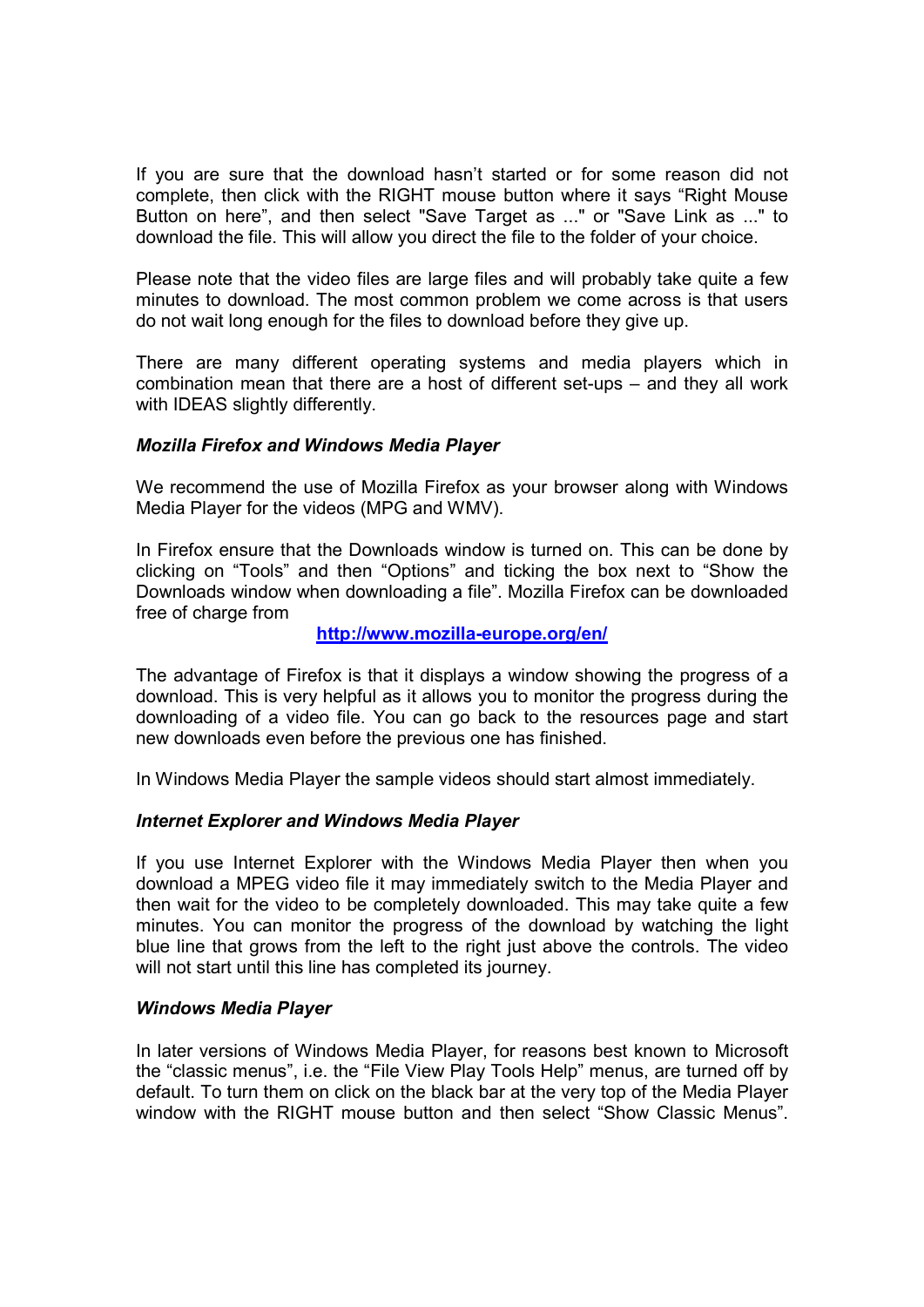These menus will then appear and allow you to select "File" and "Save as …" to save the IDEAS video.

# *Quicktime*

Although Quicktime works very well as a media player for IDEAS, it does not provide facilities to save the video file in the free version. To save you should click on the video with the right mouse button and you are then presented with a list of options including ones to save the file either in its original format or in Quicktime format. However if you are using the free version of Quicktime at this time you will be invited to purchase the "Pro" version which has these facilities. For this reason we cannot recommend Quicktime for use with IDEAS.

## *Opera*

The above causes a problem for Opera users as its default media player is Quicktime. However it is possible to switch this to Windows Media Player as follows:

Click on "Menu" in the Top Right hand corner, then "Settings" and "Preferences" Then select the "Advanced" Tab and click on "Downloads" in the left hand pane.

In the right hand pane scroll down, locate and click on "Video mpeg". Select "Edit" and then click on "Open with default application" and this should be set for Windows Media Player.

Click OK twice. All subsequent MPEG1 videos will be downloaded into Windows Media Player which will allow you save video files without buying add-ons. See the notes above to turn on "File, View, etc" menus in later versions of Windows Media Player.

#### *Apple Computers*

The IDEAS material is also compatible with Apple computers. However you will need to have Apple iWork, Flip4Mac and Perian installed.

#### *Smart Phones*

IDEAS works and I can download all resources onto my Nokia Windowws phone. I'd be interested to hear of other phones that can do the same.

# **Using the Resources**

*PowerPoint 2002/3*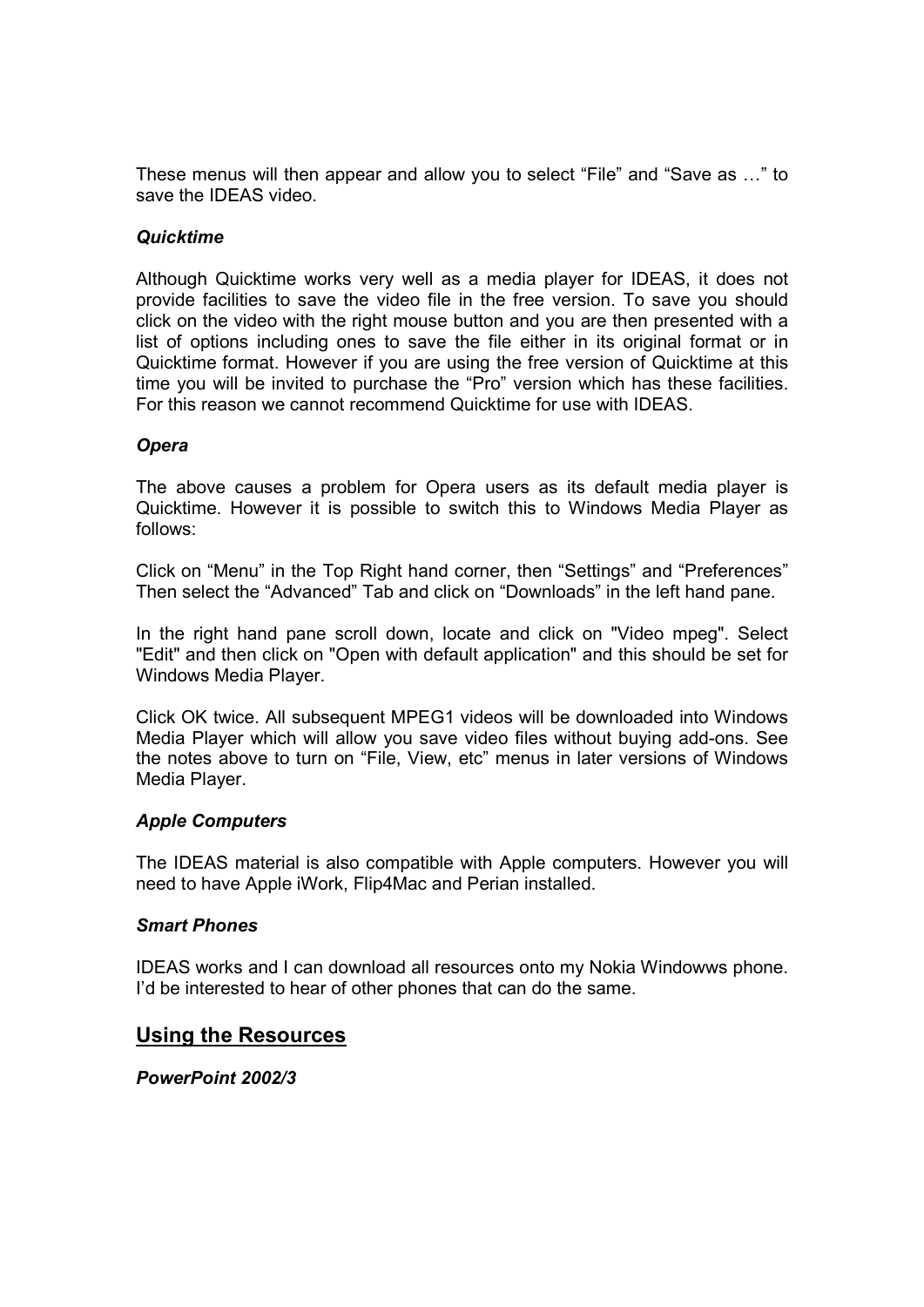The resources we provide are designed to be used with PowerPoint once they have been downloaded.

The PowerPoint files can be inserted into you own presentations very rapidly. As follows:

In the 'Slides' pane on the left hand side place the cursor at the point you want the hymn to be inserted. This should be in the gap between two slides.

Then select "Insert" and then "Slides from Files…". The window to the right should then appear. Then select "Browse" and then select the files you wish to<br>use. use.

| Your chosen hymn should now<br>be<br>loaded into this menu.                                                                                                                                                                                                                                                                                                  | Find Presentation   List of Favorites<br>File:<br>Browse<br>Add to Favorites<br>Display |
|--------------------------------------------------------------------------------------------------------------------------------------------------------------------------------------------------------------------------------------------------------------------------------------------------------------------------------------------------------------|-----------------------------------------------------------------------------------------|
| ? X<br><b>Slide Finder</b>                                                                                                                                                                                                                                                                                                                                   | <b>100 30</b><br>Select slides:                                                         |
| Find Presentation   List of Favorites<br>File:<br>C:\Documents and Settings\Mike\My Documents\Family Frienc<br>Browse<br>Add to Favorites<br>Display                                                                                                                                                                                                         |                                                                                         |
| 画<br>$\overline{m}$<br>Select slides:<br>Come, but us any of awardlefie<br>Janes, the fleeboot, this proget is                                                                                                                                                                                                                                               | Keep source formatting<br>Insert All<br>Close<br>Insert                                 |
| <b>Pyfolicy City</b><br><b>I this heat of the Father show</b><br>.<br>Caru with the helpham trul.<br>- Royalata to detail.<br><b>Eng to me and to you</b><br><b>Share scores and advance</b><br><b><i><u>ANTIQUEST COMPANY</u></i></b><br>Dured in his first frames and shed if actual<br><b>Industring at the</b><br>1. Slide 1<br>2. Slide 2<br>3. Slide 3 | To insert all the slides select "Insert"<br>All".                                       |
| ٠<br>Keep source formatting<br>Close<br><b>Insert All</b><br>Insert                                                                                                                                                                                                                                                                                          | Otherwise select the slides that you<br>wish to use and select "Insert"                 |

In either case the slides will be inserted in the presentation. To keep the original transitions select "Keep source formatting".

You can then use "Browse" to select another hymn.

#### *PowerPoint 2007*

Microsoft have completely changed this facility in PowerPoint 2007.

In the 'Slides' pane place the cursor at the point you want the video slide to be inserted. This should be in the gap between two slides.

Then select "Insert" and then the arrow under "New Slides". Select "Reuse Slide" and then Browse for the video slide that you want. The slide should then appear on the right hand side of the screen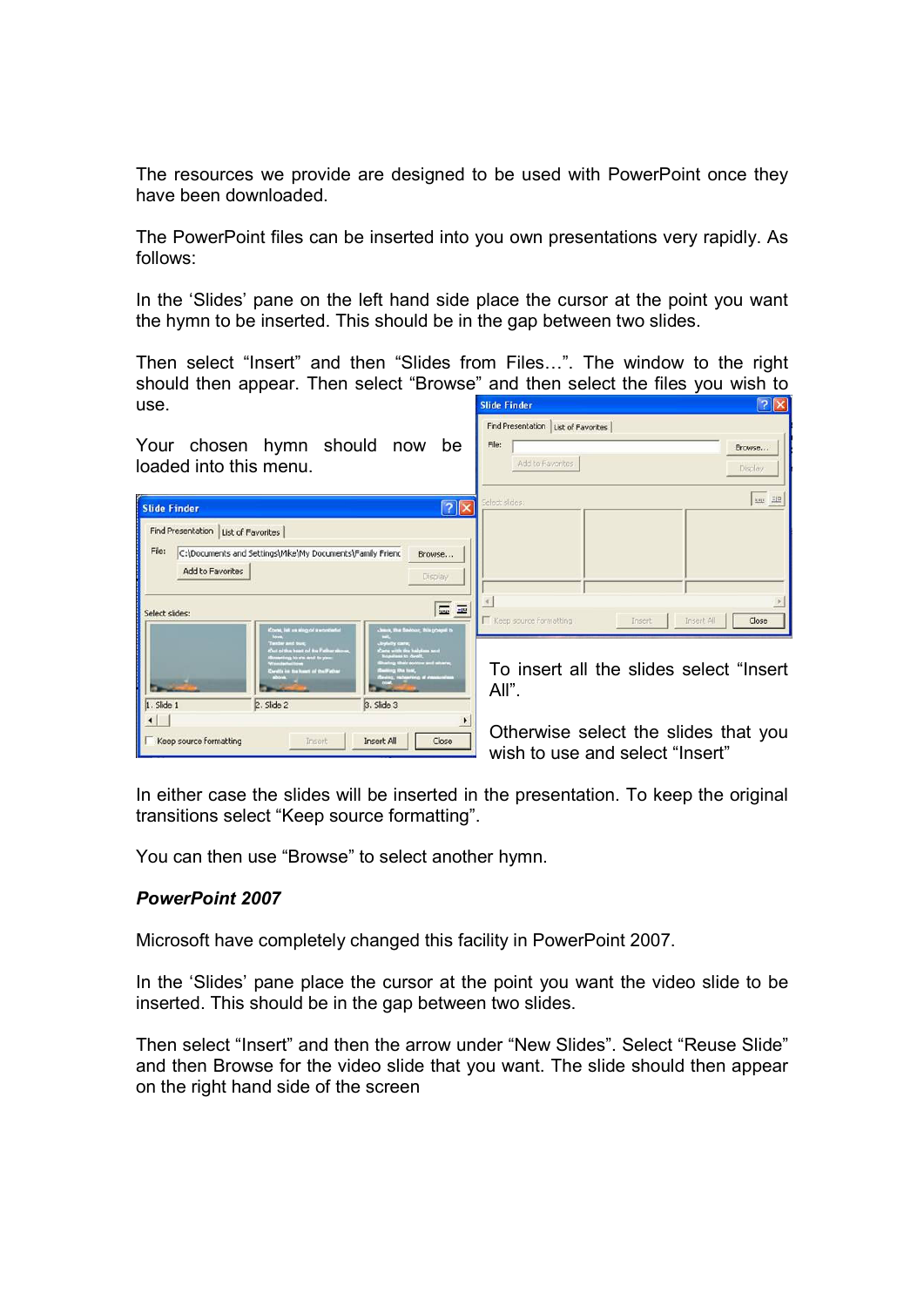To insert the slide then click on it with the left mouse button. To insert all the slides click on any one with the RIGHT mouse button and then select "Insert all Slides". In either case the slides will be inserted in the presentation. To keep the original transitions select "Keep source formatting". You can then use "Browse" to select another video slide.

#### *Inserting videos into PowerPoint*

IDEAS videos can be inserted into PowerPoint by using "Insert", then selecting "Movies and Sounds" followed by "Movie from file". In PowerPoint this is "Insert", then "Movie" followed by "Movie from file". This will allow you to locate your video file. After selection there may be short pause and then the first frame of the video will appear and you will be asked how you want the movie to start. Always answer "Automatically".

You can then move and adjust the size of the video as if it were a picture.

You make some changes to how the video runs under "Slide Show" and "Custom Animation". When you select this for a slide with a video on it, the name of the video will appear in the right hand pane (known as the task plane". Click on the name of the video and then the little down arrow at the end of the name. Selecting "Effect Options" will give you a menu that allows you to make changes to the video, including increasing the volume of the sound. We recommend that you do this.

You can also add an animation such as a fade at the start of the film. When the animation appears in the task plane, then move it above the 2 entries for the videos using the arrows at the bottom of the task plane. This then allows you start the video with the mouse or remote control, the animation will happen and the video starts. If you use a fade this can look really good.

**NB We strongly recommend that you keep the video in the same folder as the PowerPoint file that is using it. This is really important if you plan to move the presentation onto a memory stick for use on another computer. When you copy you MUST remember to copy BOTH the PowerPoint file and the video file. It will only work if you copy both files and always keep them in the same folder.** 

# *Self Operating with PowerPoint*

If you are preparing the slides for a worship leader who will control the presentation themselves then this is the best way of working. This way of working is greatly enhanced by the use of a presentation controller. We would recommend the one made by Kensington.

#### *Controlling PowerPoint for someone else*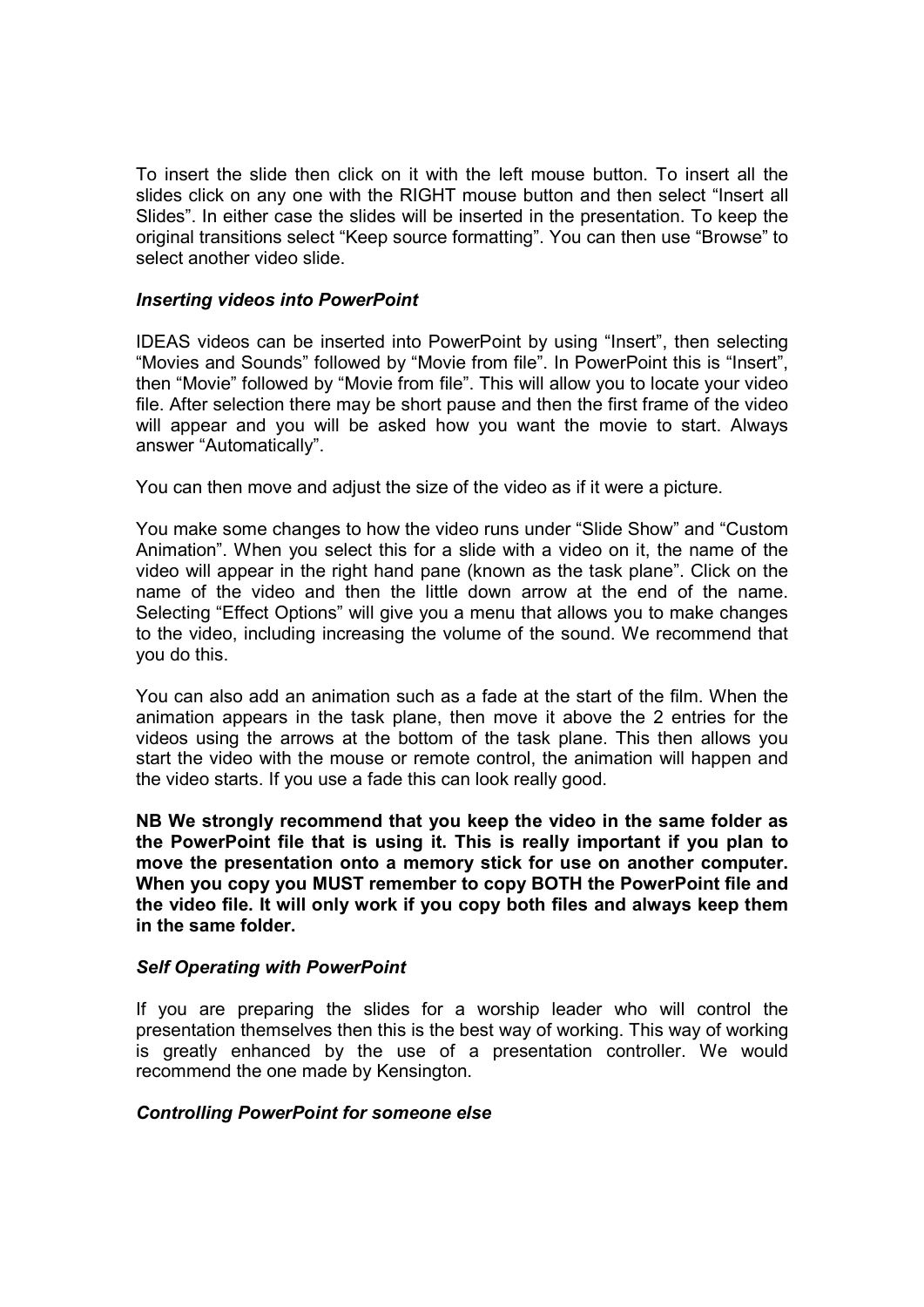If you are working the presentation for someone else then it is best to use the presentation manager mode in PowerPoint.

It can be a little tricky to set up. This section explains how this can be done. You will need to have either a laptop with its own internal LCD display or a desktop with 2 or more display cards able to drive a monitor and a projector separately.

First you must ensure that your projector is connected to your PC and turned on. The projector will normally be showing exactly the same as the internal screen or monitor. If the projector is displaying the same wallpaper, but not the 'Start' button or any icons then some of the options are already set.

You will also need a JPEG file that will become your background default image which will appear when you are switching between presentations. This can be the background of your PowerPoint presentation or an attractive photograph. If you wish you can lift a background image from one of our presentations for this purpose.

Select the 'Start' button and then 'Control Panel' and then from the Control Panel select 'Display' by double clicking on the Display icon.

When the Display menu appears select the 'Settings' tab. The menu should then be roughly the same as on the right.

You should then click on the large '2' to select the second display.

Then turn on the 'Extend my Windows desktop onto this monitor' facility by clicking on the square box. There should now be a tick in this box. If this is already present then leave it turned on.

Now click on 'Apply'. Both displays will momentarily go blank and may flash once or twice. When all this has finished then the Primary Display will have the



'Start' bar and all the icons. The projector display should be blank apart from your selected wallpaper.

You can now check that all is OK by moving the pointer off the right hand side of the display. As the pointer disappears from the Primary Display it should appear on the Projector display. You can then move the pointer back onto the Primary Display.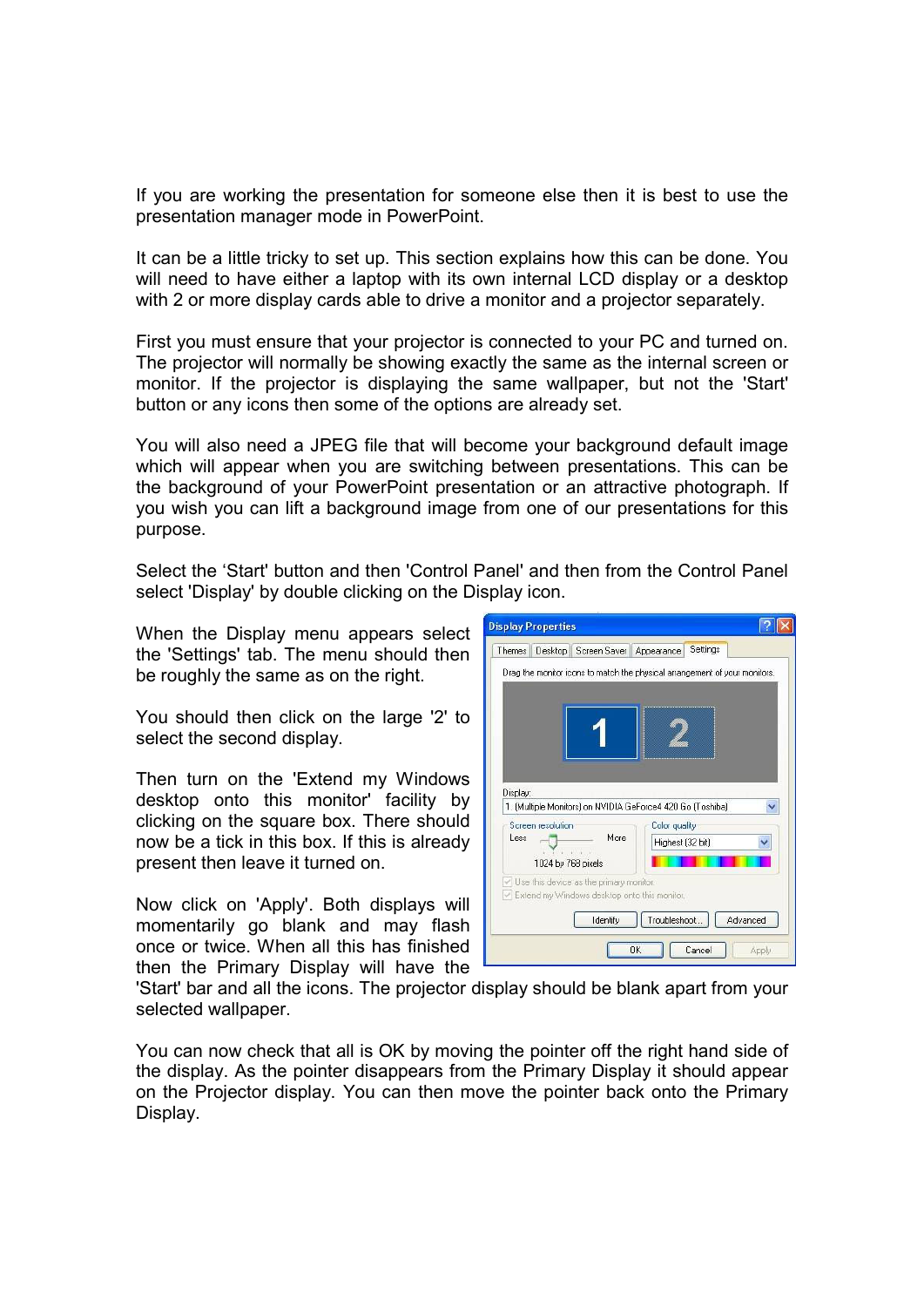The system is now setup to use the Display Manager.

Select the 'Desktop' tab on the Display Properties menu and the menu should look as on the right.

Select 'Browse' and then use the folder and file options to locate your selected background image and then either double click on it or select it and then click on 'Open'. Your chosen image should appear in the small picture of your display.

Then click on 'Apply'. Your chosen image should then appear as the background on both the Primary Display and the Projector Display. You can now exit from the Display Properties menu by clicking 'OK'

When you have finished the presentation you may wish to reset these settings so that your system works normally.

Run PowerPoint, load your presentation and click on 'Slide Show' and then 'Set Up Show'. A menu similar to the one on the right should appear. The options that need to be set are in the area labelled 'Multiple Monitors'.

The 'Display slide show on:' needs to be set to 'Monitor 2 Default Monitor' or something similar. Tick the 'Show Presenter View' box and then click OK.

This has now set up PowerPoint to run the presentation on the projector and place the Presentation Manager on the Primary Display.

| <b>Set Up Show</b>                                                                                                                               |                                                                                                                                                                   |
|--------------------------------------------------------------------------------------------------------------------------------------------------|-------------------------------------------------------------------------------------------------------------------------------------------------------------------|
| Show type<br>• Presented by a speaker (full screen)<br>Browsed by an individual (window)<br>Show scrollbar<br>C Browsed at a kiosk (full screen) | Show slides<br>$G$ All<br>$\frac{1}{2}$ To:<br>÷<br><b>From:</b><br>C Custom show:                                                                                |
| Show options<br>Loop continuously until 'Esc'<br>Show without narration<br>Show without animation<br>Pen color:                                  | <b>Advance slides</b><br>Manually<br>Using timings, if present<br>Multiple monitors<br>Display slide show on:<br>Monitor 2 Default Monitor<br>Show Presenter View |
| Performance<br>Use hardware graphics acceleration<br>Slide show resolution: [Use Current Resolution]                                             | Tips<br>OK<br>Cancel                                                                                                                                              |

When you run the presentation the slides will appear on the projector and on the local screen you will have a very straight forward control panel. The arrows move you backwards and forwards and you can select any slide on the left hand side to be displayed.

When working in this way there are a couple of neat tricks you can do.

You may wish at some point to give control to a preacher or worship leader with a remote control. To do this move the mouse to the extreme right (usually, but can be set to the left) and then go a little bit further and the pointer will then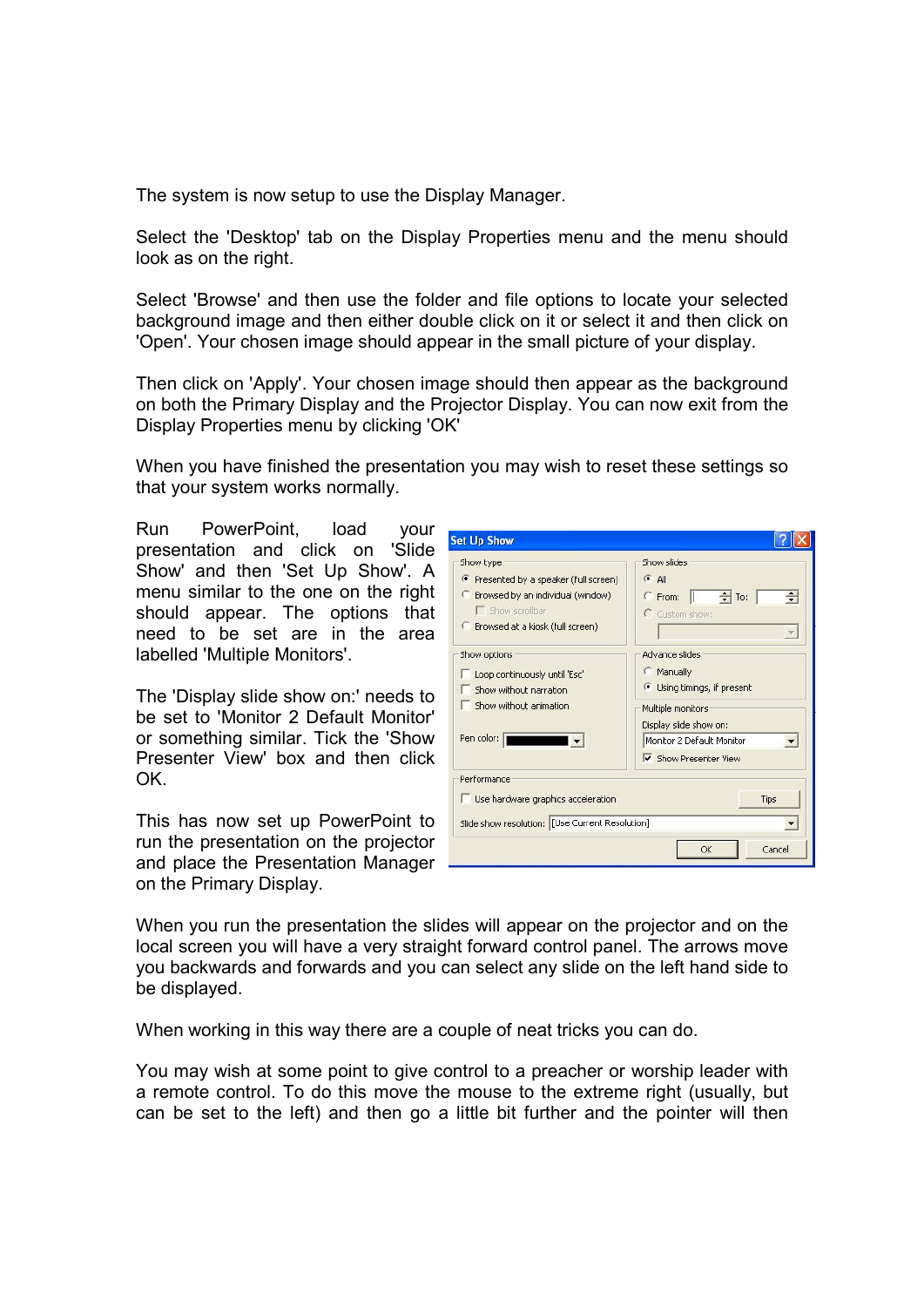appear on the projection screen. If you now click on this the remote control will be enabled and can used in the normal way to control the presentation. When you wish to regain control move the pointer back onto the local screen and click anywhere on this and the remote control will be disabled and you have full control once again.

You may want to gain access to Windows whilst running a presentation and not want to interrupt it. To do this press the "Windows" key on the keyboard (it is the one with the Windows logo on it) and the "Start" bar should appear. At this point you can load any program or call up any that is already running. You can even locate the slide that is being displayed and make changes to it. The changes will be displayed on the projector screen as you make them on the local screen.

# **Questions and Answers**

## *Can I play the tunes of hymns and songs under PowerPoint versions of the words?*

Yes , there are several ways of doing this.

The trust provides videos of the words of hymns with tunes through IDEAS. Generally we provide between 2 and 4 a week linked to the lectionary. We are also able to provide some that are in copyright. You can see these at http://www.ffctideas.org.uk/

It is possible to put tunes under the words of PowerPoint files of the words. On the 1st slide of the hymn insert the tune file (either a MIDI file or MP3 file) using "Insert", "Movies and Sounds" and "Sound from file...". When it loads choose for it to start "Automatically".

Then select "Slide Show" at the top and the "Custom Animation". On the right hand side should be the name of the music file. Click on it and the select the down arrow followed by "Effect Options". Under "Stop Playing" select "After" and then the number of slides that you wish it to play over. At the same time you can turn up the volume under "Sound Settings".

# *Can you recommend a Song Projection System?*

I find that all the hymn projection systems tend to be too complex for use when actually projecting and that is when errors occur. For that reason I have avoided them all.

I have always used PowerPoint and would recommend that. The main advantage is that it is very easy to use on the day. Preparation may take slightly longer. Having said that I find that by using resources such as the Digital Hymnbooks, At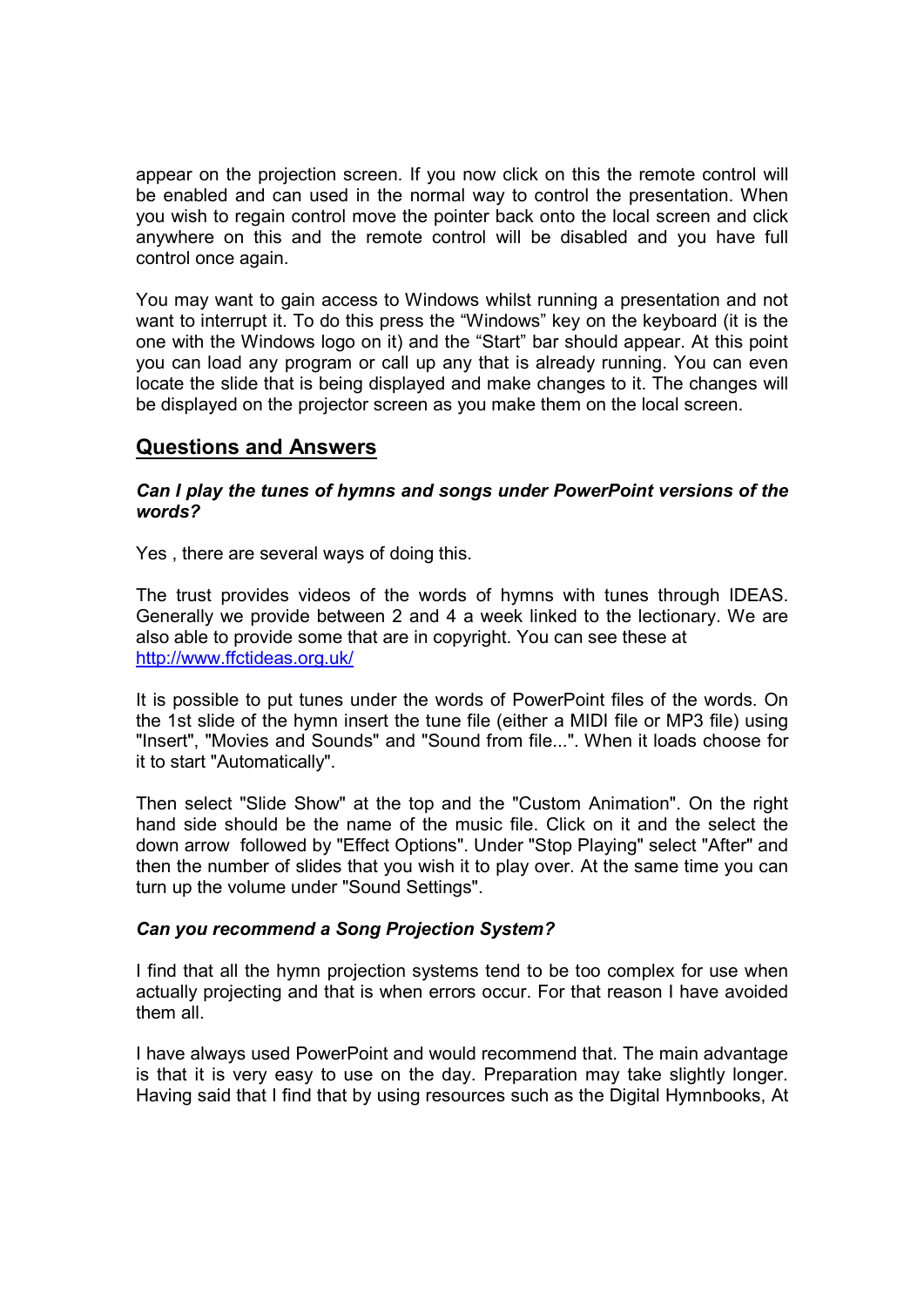the Breaking of the Bread, All Included and now IDEAS, I find I can put a service together in about 1/2 an hour.

As you have to have it on your system so that the others can display PowerPoint presentations, it is worth exploring fully its capabilities. Hopefully this document will help in this.

I think Easy Worship is slightly more straightforward than Presentation Manager and Song-Pro.

You could always take a look at Zionworx, it doesn't have a library of songs - but they can be added really quickly from the disks provided with Songs of Fellowship.

However it is a free download from http://www.zionworx.org.uk/

#### *How can I copy a presentation to another computer using a memory stick?*

Place the stick into a USB port.

Wait for the box to appear and select "Open folder to view files". A window will open for the stick.

Open a window for the folder that contains the files you wish to copy and then drag them across from one window to the other and the files will be copied onto the stick. To copy off the stick then simply reverse the direction.

If you are copying PowerPoint presentations that use video or sound files it is vital that you copy both the PowerPoint file and the video and sound files.

In addition everything will work much better if you keep the PowerPoint files, video files and sound files all in the same folder

#### *When I run a video all I get on the projector screen is a large black rectangle*.

This is a sign that your PC is struggling to show a video simultaneously on 2 screens. Running a video on a PC takes an enormous amount of computer power. Running it on 2 screens simultaneously takes even more.

For some reason if PowerPoint concludes that there is not enough power to run 2 screens simultaneously then it generally runs it in the laptop screen but just leaves a black rectangle on the projector.

Sadly this seems to happen more often under Vista than under XP.